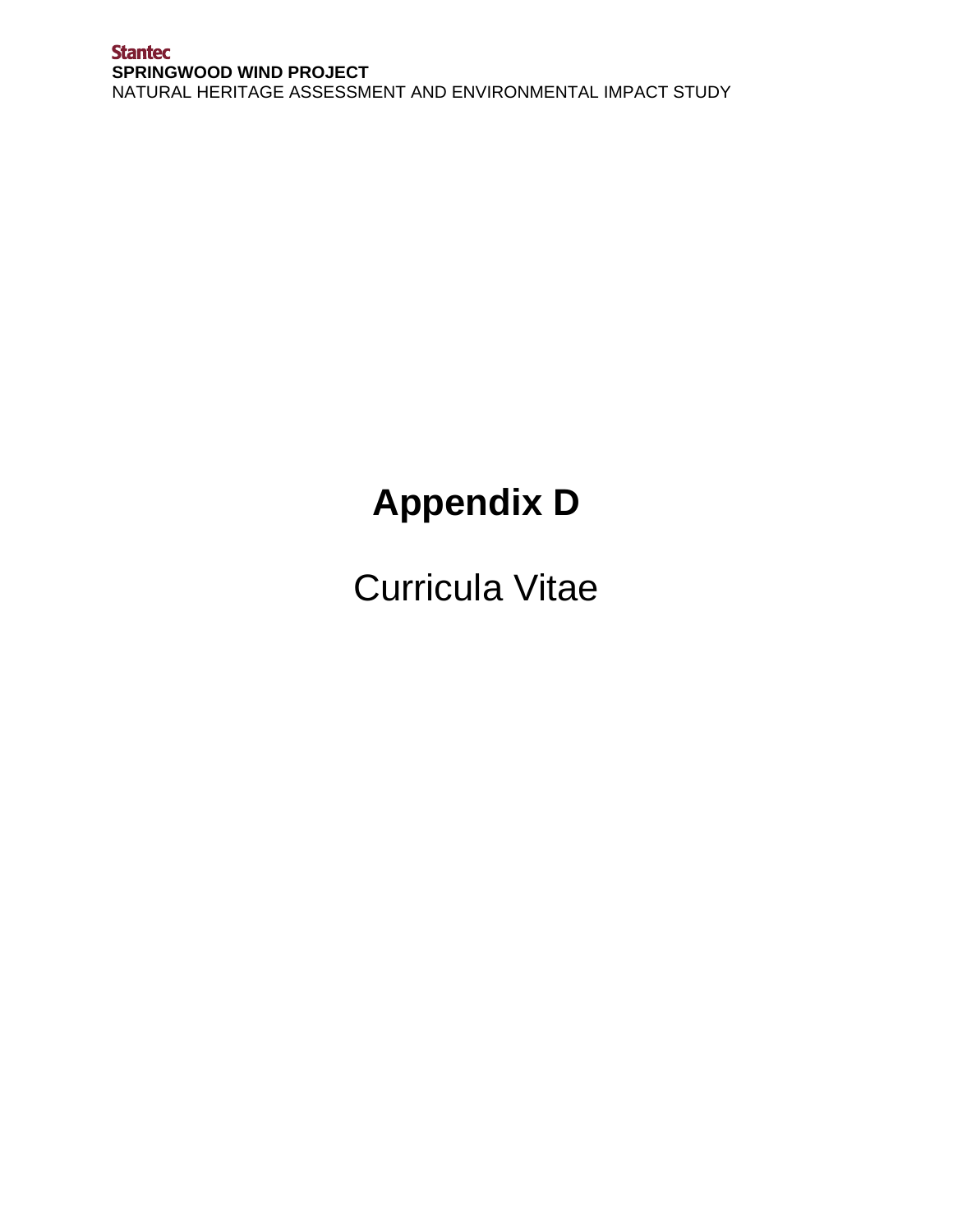# Nicole Kopysh BES

Ecologist / Project Manager



Nicole Kopysh is a Terrestrial Ecologist and Project Manager who has been involved in projects of varying sizes from multiple sectors including aggregates, renewable energy and development. Nicole has successfully managed or directed the natural terrestrial field programs and reporting requirements for Environmental Impact Assessments, constraints analyses, natural environment technical reports, Environmental Implementation Reports, Natural Heritage Assessments for the Renewable Energy Assessment program and natural heritage monitoring programs. These have included extensive agency and public consultation and Nicole demonstrates effective communication skills in the execution of these projects.

Nicole's experience involves the implementation of the natural heritage policy of the Ontario Provincial Policy Statement, Greenbelt Plan, *Oak Ridges Moraine Act*, *Migratory Birds Convention Act*, *Green Energy Act* and municipal policy documents for municipal draft plan applications throughout southern Ontario. Nicole is also experienced with the interpretation and application of the *Endangered Species Act* (ESA), including the development and completion of permit applications under the ESA. Nicole is a skilled birder and has field experience conducting bird surveys, Species At Risk surveys, general terrestrial monitoring and assessments, wildlife inventories and habitat assessments. She is a member of the steering committee for Environment Canada's and the Canadian Wind Association's Bird Monitoring Database Project.

# **EDUCATION**

BES, University of Waterloo / Bachelor of Environmental Studies, Honours Environment and Resource Studies, Coop Program, Waterloo, Ontario, 1998

# **MEMBERSHIPS**

Member, Society of Canadian Ornithologists

Member, Ontario Field Ornithologists

# PROJECT EXPERIENCE

#### **Aggregate Services**

#### Neubauer Pit, Township of Puslinch, Ontario (Project Assistant, Ecologist)

*Natural environment field inventories and Level II Natural Environment Technical Report*

#### Hillsburgh Huxley Pit, Hillsburgh, Ontario (Project Assistant, Ecologist)

*Natural environment field inventories, Woodlot Assessment of Sighificance and Level II Natural Environment Technical Report*

#### Proposed Bromberg Pit, Ayr, Ontario (Project Assistant, Ecologist)

*Natural environment field inventories and Level I Natural Environment Techncial Report*

#### **Commercial / Retail Development**

First Capital Holdings Trust, Guelph, Ontario (Project Manager)

*Envrionmental Implementation Report. Vegetation buffers, wildlife corridor, tree conservation plan, planning and design of invasive species removal, design of compliance and performance monitoring program.*

#### **Natural Sciences & Heritage Resources**

Forest Bird Research - Canadian Wildlife Service\* (Field Assistant)

*Located Wood Thrush nests, monitored nesting success, banded adult and nestling birds, and conducted vegetation surveys.*

#### Forest Bird Research - Smithsonian Institution\* (Field Assistant)

*Located and monitored Hooded Warbler nests and conducted insect sweep net sampling. Located Blue-headed Vireo nests and conducted playback experiments.*

#### Ontario Breeding Bird Atlas - Ontario Nature-Federation of Ontario Naturalists\* (Assistant Coordinator)

*Coordinated and managed various aspects of a province-wide conservation/research project. This involved coordinating coverage to ensure project goals were met; hiring, training and managing contract staff; development of funding proposals; coordination of field work; management of volunteers and working committees; assistance in preparation of Atlas book for publication.*

#### Colonial Marshbird Census - Bird Studies Canada\* (Project Coordinator)

*Developed the project outline, scope, organization and staffing. Scheduled the project timelines and tasks. Performed key field work in marshes throughout southern Ontario.*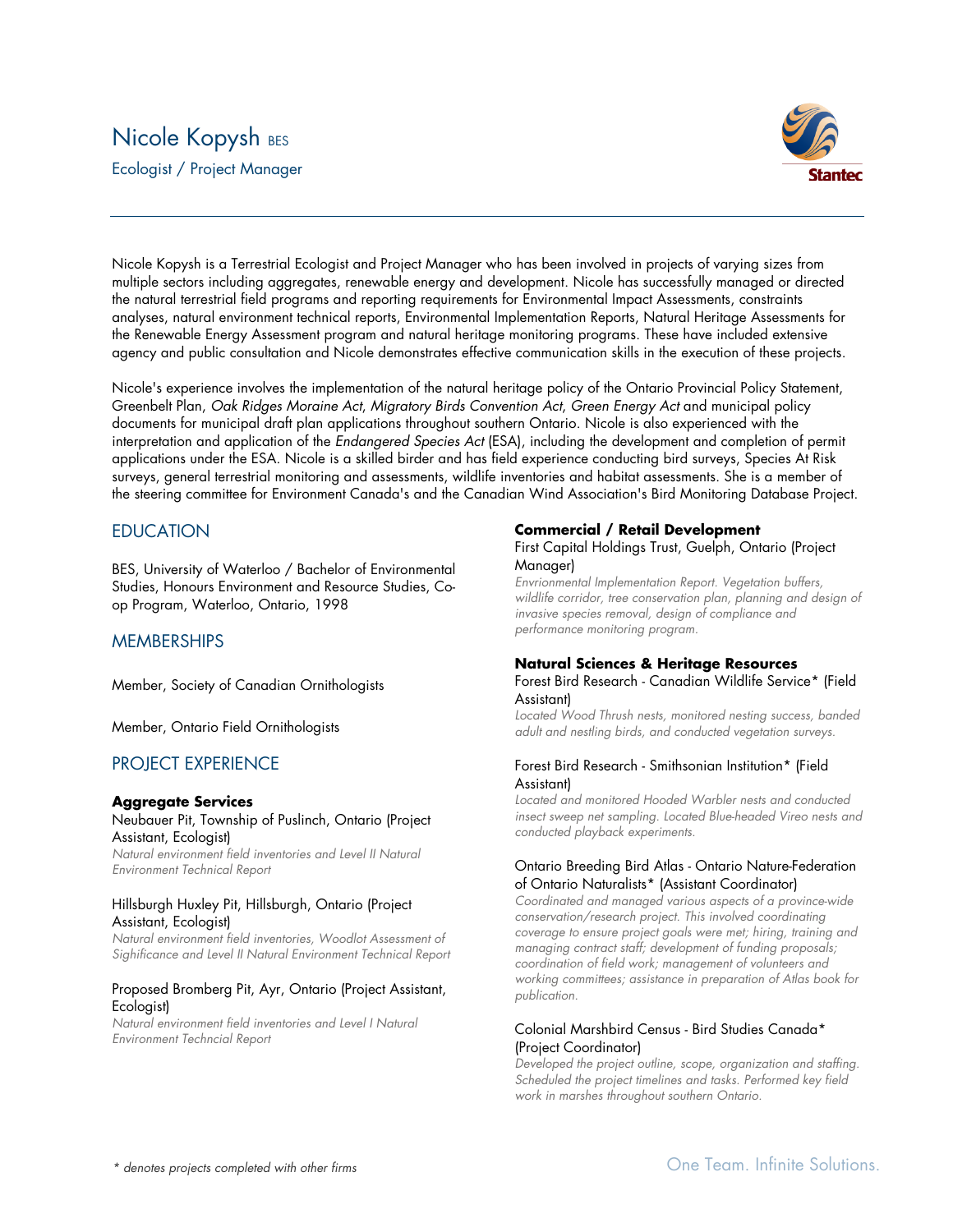# Nicole Kopysh BES

Ecologist / Project Manager

#### Ontario Eastern Screech-owl Survey - Ontario Breeding Bird Atlas\* (Project Manager)

*Developed project proposal, project timeline, schedule and budget. Responsible for communications, data management and handling. Launched survey and coordinated volunteer involvement.*

#### **Renewable Energy**

#### Post-construction: Renewable Energy Projects, Various Sites, Ontario (Team Lead - Field Program and Technical Reporting)

*Post-construction monitoring and reporting for various wind energy projects in Ontario, including: • Melancthon I Wind Plant*

*• Wolfe Island Wind Power Project*

#### Pre-construction: Renewable Energy Projects, Various Sites, Ontario (Team Lead - Field Program and Technical Reporting)

*Study design, direction of field programs, agency and public consultation, evaluation and assessment of natural features, significant wildlife habitat, presence of Species At Risk, assessment of project impacts and preparation of final reports for the following projects:*

*• White Pines Wind Project Natural Heritage Assessment, Environmental Impact Study and Endangered Species Act Assessment and Permitting*

*• Ostrander Point Wind Energy Park Natural Heritage Assessment, Environmental Impact Study and Endangered Species Act Assessment and Permitting*

*• Springwood Wind Project Natural Heritage Assessment*

*• Whittington Wind Project Natural Heritage Assessment, Environmental Impact Studies and Endangered Species Act Assessment and Permitting*

*• Port Dover and Nanticoke Wind Project Natural Heritage Assessment, Environmental Impact Study and Endangered Species Act Assessment and Permitting*

*• Brooke-Alvinston Wind Project Natural Heritage Assessment*

#### Chinodin Melancthon and Grey Highlands Wind Projects, Ontario (Terrestrial Ecologist)

*Coordinating and conducting monitoring of bats and migratory and breeding birds for wind turbine development.*

#### Proton Wind Program, Southgate Township, Ontario (Terrestrial Ecologist)

*Coordinating and conducting monitoring of migratory and breeding birds for wind turbine development, preparation of comprehensive technical appendix to the Environmental Screening Report.*

#### Wolfe Island Wind Power Project, Wolfe Island, Ontario (Terrestrial Ecologist)

*Study design, coordination and conducting of monitoring for spring migratory birds, fall migrating raptors, staging waterfowl, winter raptors and grassland bird populations. Design and conducting specific studies to target avian Species at Risk. Assessment of amphibian populations, mammal populations, and wildlife corridors. Preparation of technical report appendix to the Environmental Screening Report.*

#### **Residential Development**

Almas Property, Hamilton, Ontario (Project Manager) *Environmental Impact Statement and Natural Heritage Assessment*

#### Golhar Residence, Hockley Valley, Ontario (Project Manager)

*Development of environmental review for a proposed pond located within the Niagara Escarpment Protection Area.*

Glaspell Homeowner's Guide, Whitby, Ontario (Project Manager)

#### Fourteen Mile Creek Long-term Natural Heritage Monitoring Program, Oakville, Ontario (Natural Heritage Monitoring Project Director)

*A watershed-based inventory and monitoring program for a study area in the Fourteen Mile Creek watershed was developed in association with the Conservation Authority to assess human induced stress on the greater ecosystem. The program included one year of inventory work and four subsequent years of monitoring and incorporated the following components: streamflow and rainfall monitoring, erosion and creek morphology, groundwater, vegetation and Ecological Land Classification, breeding birds, fish, water quality and benthos.*

# **Sports, Recreation & Leisure**

#### Clublink Wyndance Golf Coures, Uxbridge, Ontario (Project Manager)

*Natural heritage assessment and development of environmental report addendum and significant species plan.*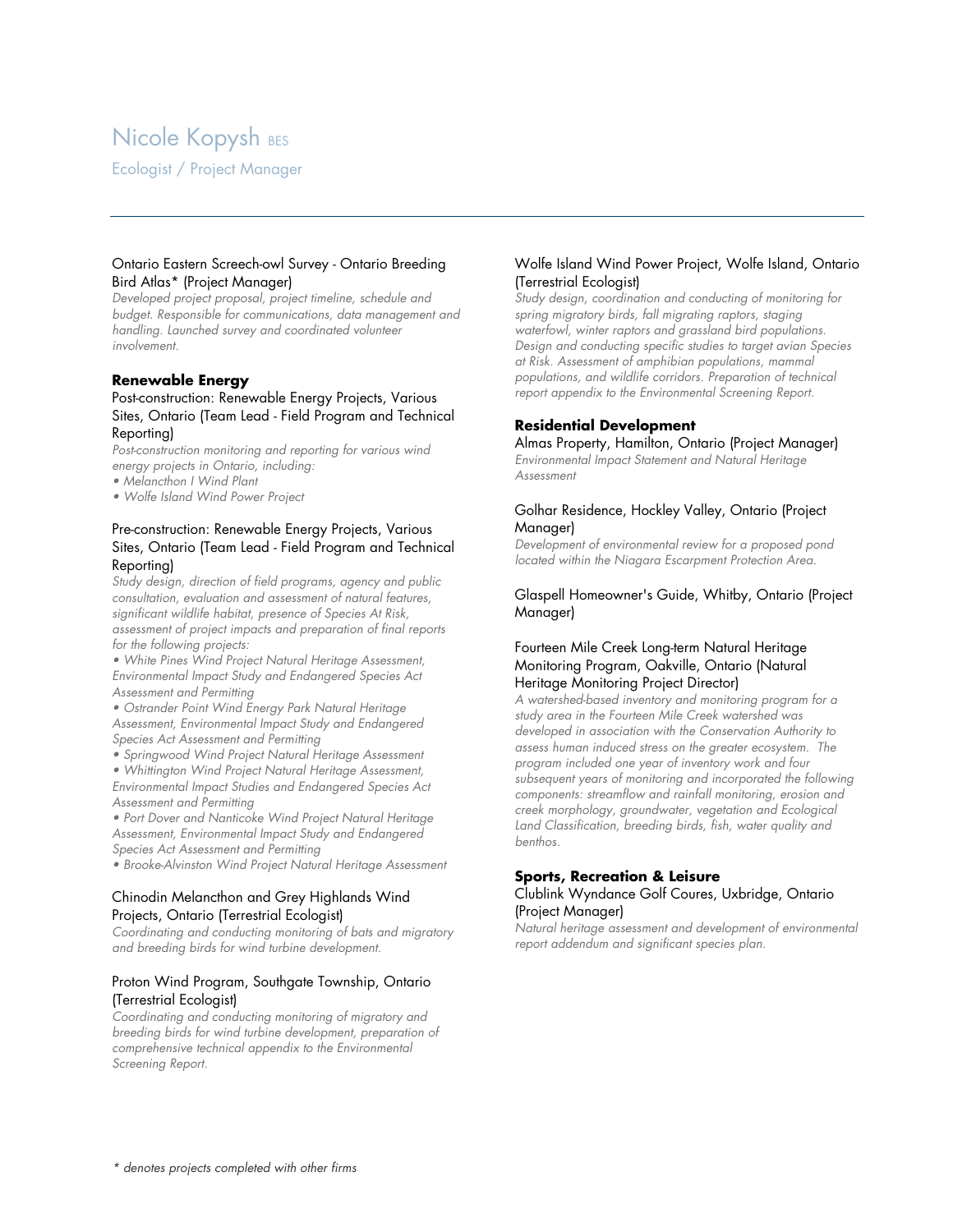# **Nicole Kopysh BES**

Ecologist / Project Manager

# **PUBLICATIONS**

Eastern Screech-Owl pp. 290-291. *Atlas of the Breeding Birds of Ontario*, 2007.

Kopysh, N. Other Owls!. *Ontario Breeding Bird Atlas Newsletter. Vol 5, Issue 1.*, 2005.

Kopysh, N. On the Prowl for Owls. *OFO News 22(1): 12-13.*, 2004.

Kopysh, N. and C. Weseloh. Reporting Colonial Species. *Ontario Breeding Bird Atlas Newsletter. Vol 3, Issue 2.*, 2003.

Kopysh, N. Owling for EASO. *Ontario Breeding Bird Atlas Newsletter. Vol 3, Issue 2.*, 2003.

Buehler, D.M., D.R. Norris, B.J.M. Stuchbury and N.C. Kopysh. Food Supply and Parental Feeding Rates of Hooded Warblers in Forest Fragments. *Wilson Bulletin 114(1), 122-127.*, 2002.

Morton, E., J. Howlett, N.C. Kopysh and I. Chiver. Overcoming the cost of male incubation: blue-headed vireos memorize the locations where intruders sing. *In submission to Proc Royal Soc of London, biology letters.*, 2002.

Timmermans, S. and N. Kopysh. What's Happening With Colonial Marshbirds?. *Ontario Breeding Bird Atlas Newsletter. Vol 1, Issue 2.*, 2001.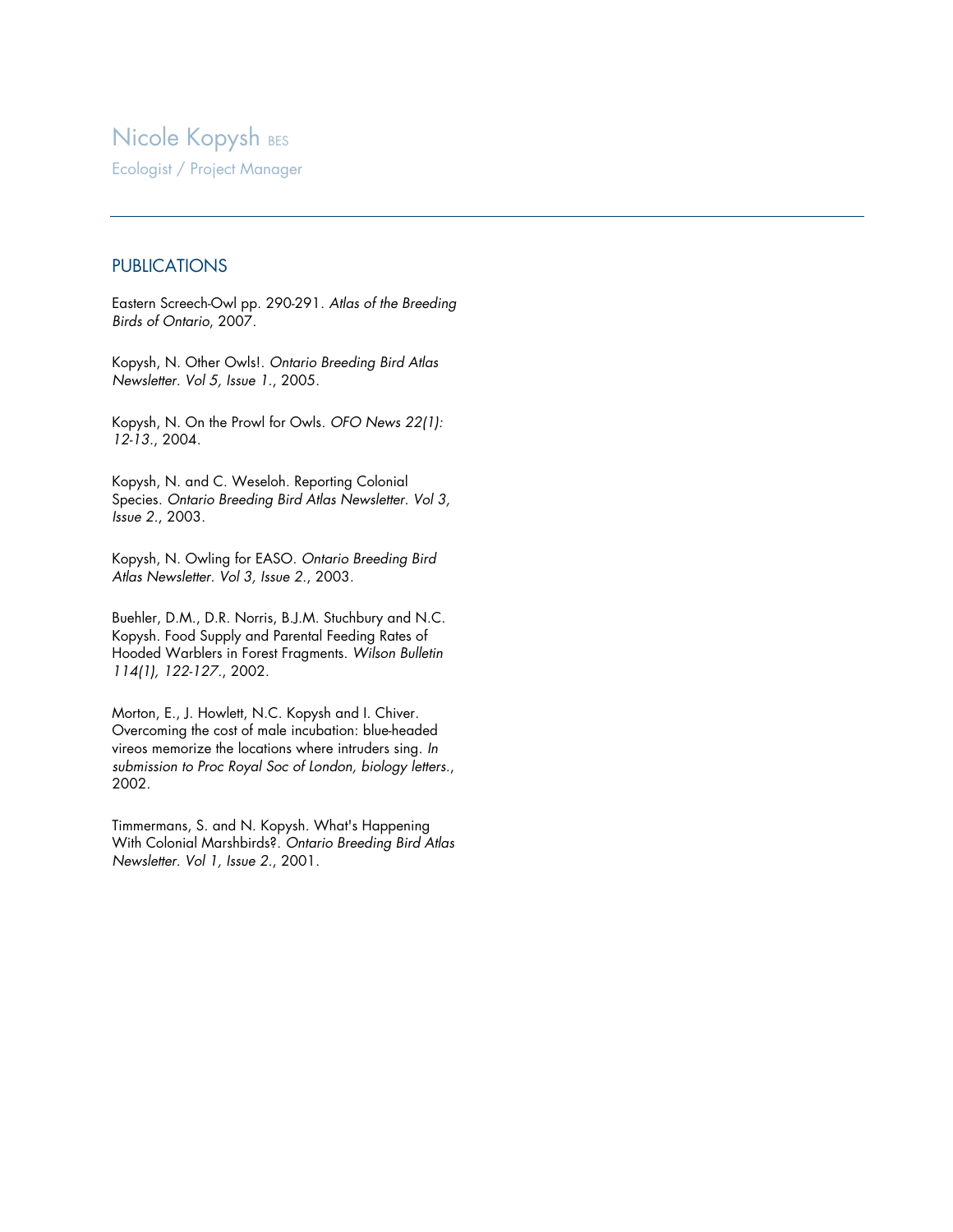# Iames Leslie BES. Terrestrial Ecologist



James completed his Bachelor of Environmental Studies at the University of Waterloo, with a focus on applied ecology and environmental policy. He has successfully completed numerous certificate workshops related to ecological assessments and is a designated health assessor of Endangered butternut trees, issued by the Ontario Ministry of Natural Resources.

James has acquired a variety of terrestrial and aquatic field skills, including Ecological Land Classification (ELC), botanical inventories, winter wildlife surveys, herptofauna identification (egg mass / call / specimen), bat monitoring, spawning surveys, and is certified as a Class 2 Electro-fishing Backpack Crew Leader. James specializes in vegetation assessments, particularly plant identification, ELC, wetland delineation, and vegetation monitoring. Additionally, he has gained experience writing natural heritage components of Environmental Impact Studies, Environmental Assessments, and Natural Environment Technical Reports.

James provides expertise in a variety of sectors, including aggregate extraction, energy, urban lands development, and highway infrastructure. He has led or assisted in project tasks pertaining to forest restoration, ecological monitoring, and field research of rare species, among others.

# EDUCATION

Certificate, Ontario Wetland Evaluation System, North Bay, Ontario, 2009

Certificate, Ecological Monitoring and Assessment Network, Turkey Point, Ontario, 2008

Certificate, Ecological Land Classification for Southern Ontario, Kingston, Ontario, 2007

Certificate, Butternut Health Assessment, Burlington, Ontario, 2009

B.E.S., University of Waterloo / Environmental Studies / Geography, Waterloo, Ontario, 2006

# PROFESSIONAL ASSOCIATIONS

Member, Botanical Society of America

Member, Field Botanists of Ontario

# PROJECT EXPERIENCE

# **Aggregate Services**

Proposed Quarry, Flamborough, Ontario (Ecologist)

Aquatic surveys included stream flow discharge and uploading of data loggers. Terrestrial surveys included winter wildlife surveys and health assessments of over 100 butternut trees using current OMNR guidelines.

# Acton Quarry Environmental Review, Acton, Ontario (Terrestrial Ecologist)

Assist with extensive amphibian surveys to identify significant wildlife habitat, species composition, and presence or absence of pure Jefferson salamander specimens. Surveys included call-counts, egg mass surveys, pit and aquatic trapping, and tail clippings of potential Jefferson species (in conjunction with the OMNR). Surveys were conducted over a two year period.

# **Environmental Mitigation and Monitoring** Various Urban Lands Projects, Waterloo and Oakville, Ontario (Terrestrial Ecologist)

Assist with monitoring vegetation communities using guidelines outlined in the Ecological Monitoring and Assessment Network and the local Conservation Authority. Field surveys consisted of identifying vascular plants growing within pre-determined plots and determining their respective cover. Data analysis included assessment of frequency, dominance, and importance value.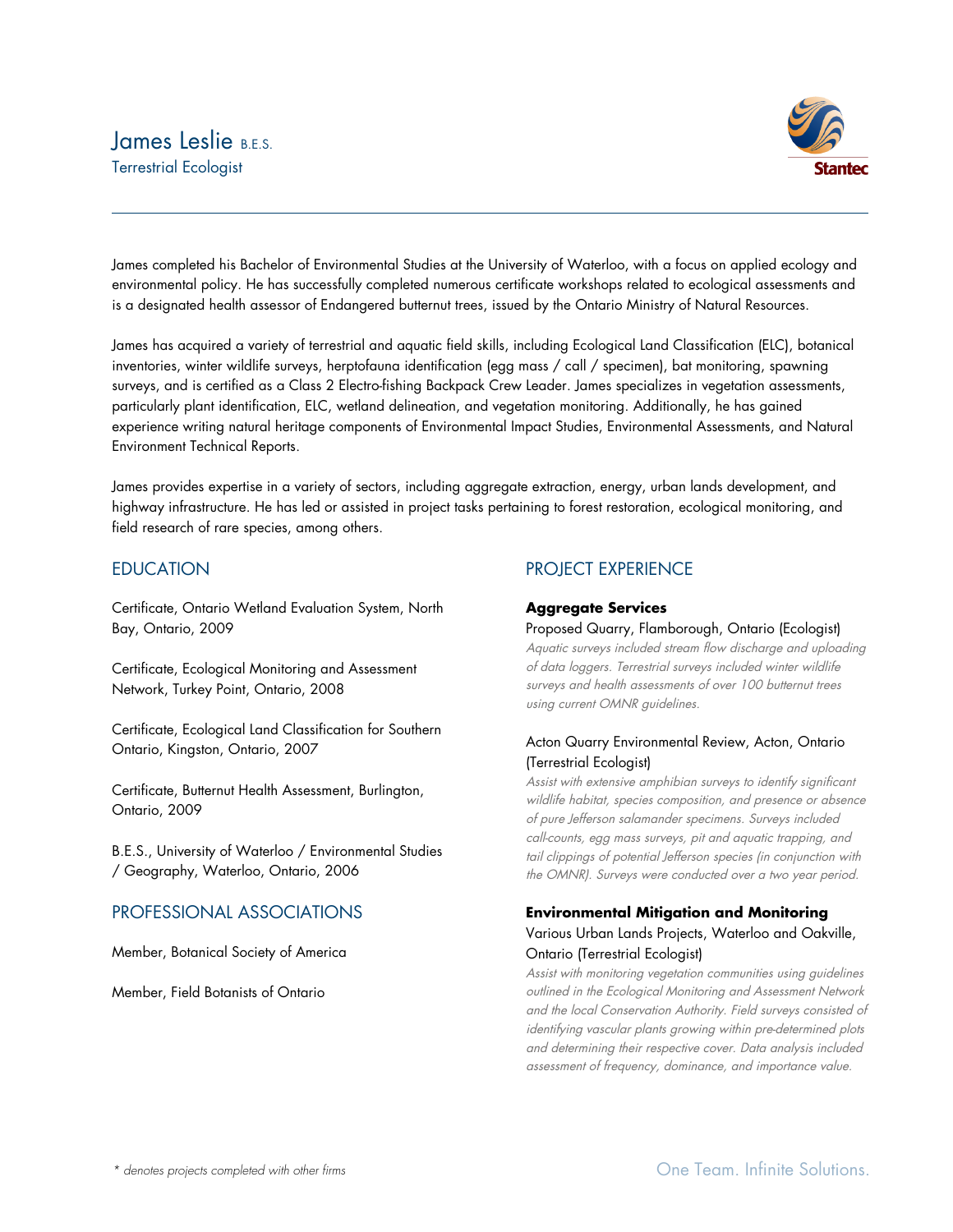# James Leslie BES.

Terrestrial Ecologist

### **Environmental Site Remediation**

#### Georgia Pacific PCB Remediation, Thorold, Ontario (Terrestrial Ecologist)

Ecological Land Classification; mapping and evaluation of species at risk (Butternut); develop vegetation monitoring plots to determine density, frequency, dominance, and importance value; data synthesis, and technical memorandum.

#### **Linear Infrastructure**

### Victoria Road North Class EA, Guelph, Ontario (Terrestrial Ecologist)

Assist with Project Management of a proposed road widening, including background data review of applicable legislation and guidelines; conduct or delegate appropriate field surveys; agency consultation; prepare a draft Natural Environment Technical Report.

# Various Road and Highway Improvement Projects, Ontario (Terrestrial Ecologist)

Produced Natural Sciences reports related to highway improvement works. Potential impacts to terrestrial vegetation, wetlands and wildlife were described for the following studies, among others:

-Highway 11 (Huntsville): Preliminary Design Study; -Highway 3 (Jarvis): Detailed Design Study; -Highway 401 (Kitchener): Preliminary and Detailed Design Study;

-Highway 11 (Powassan); Preliminary Design Study

# **Oil & Gas**

# Union Gas Lobo Compressor Station Expansion, Strathroy, Ontario (Terrestrial Ecologist)

Assist with Project Management of a proposed compressor station expansion, including proposal and budget; conduct/delegate appropriate field surveys; background data review of Official Plan, Significant Wildlife Habitat Technical Guide, Ontario Provincial Policy Statement, etc.; agency consultation; prepare draft and final EIS report.

#### **Power Transmission & Distribution**

### Bruce to Milton Transmission Project, Milton, Ontario (Terrestrial Ecologist)

180 km linear study area of proposed hydro transmission lines from Bruce Nuclear to Milton, Ontario. Assisted with ELC, butternut health assessments, flora inventories, and winter wildlife surveys.

#### **Renewable Energy**

### Island Falls Energy Project, Smooth Rock Falls, Ontario (Terrestrial Ecologist)

Field work component of a proposed hydroelectric dam in Northern Ontario. Assist with ELC, botanical inventory, and soils surveys in remote areas.

# Kingsbridge II, Melancthon, Ostrander, Parkhill and Plateau Wind Energy Project, various municipalities, Ontario (Terrestrial Ecologist)

Assist with installation, troubleshooting, and data retrieval of Anabat SD1 monitoring devices from various study areas. Received training for data interpretation and isolation of bat calls based on digital graph patterns. Additionally, post-construction surveys of avian mortality under active wind turbines were completed at Kingsbridge II and Melancthon sites.

### **Research / Laboratories** Duntroon License Expansion, Duntroon, Ontario (Terrestrial Ecologist)

Design and conduct a multiple year research program to assess the habitat characteristics of American hart's-tongue fern, a federal and provincial Special Concern species. Research examined soil (temperature, moisture, nutrient composition), ambient air (temperature, humidity, and dewpoint temperature), tree canopy cover, associate species, and snow depth. The purpose was to create a model to determine suitability of habitat to support populations of hart's-tongue fern. A preliminary transplant of 500 ferns was conducted where post-transplant monitoring studies are ongoing.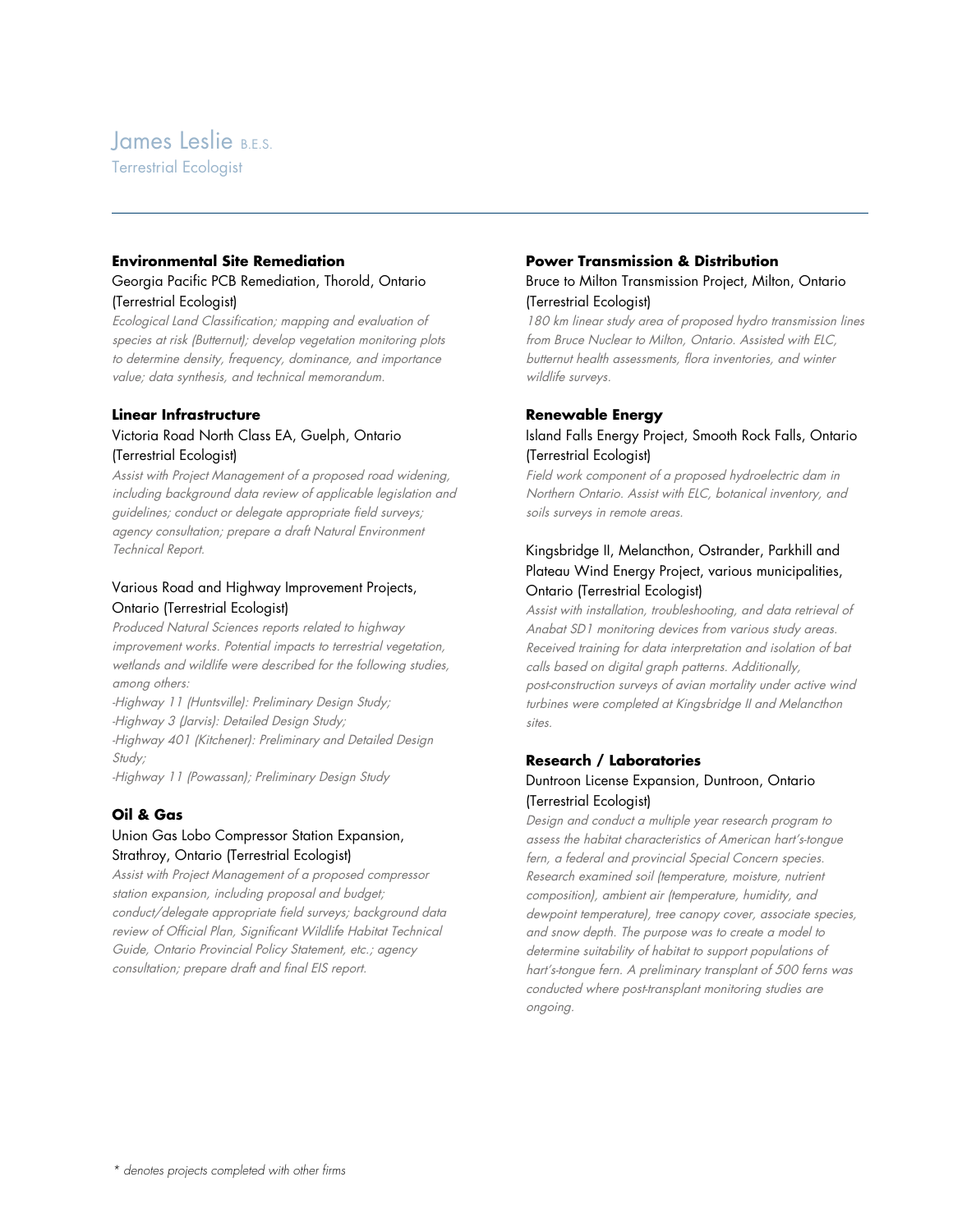# James Leslie B.E.S.

Terrestrial Ecologist

# **Terrestrial Assessments**

### Master Service Plan, Cayuga and Jarvis, Ontario (Terrestrial Ecologist)

Develop ELC mapping of the towns of Jarvis and Cayuga. The purpose was to collect background data for Master Service Plan revisions. Data interpretation included ecological constraints analyses and authoring a technical memorandum.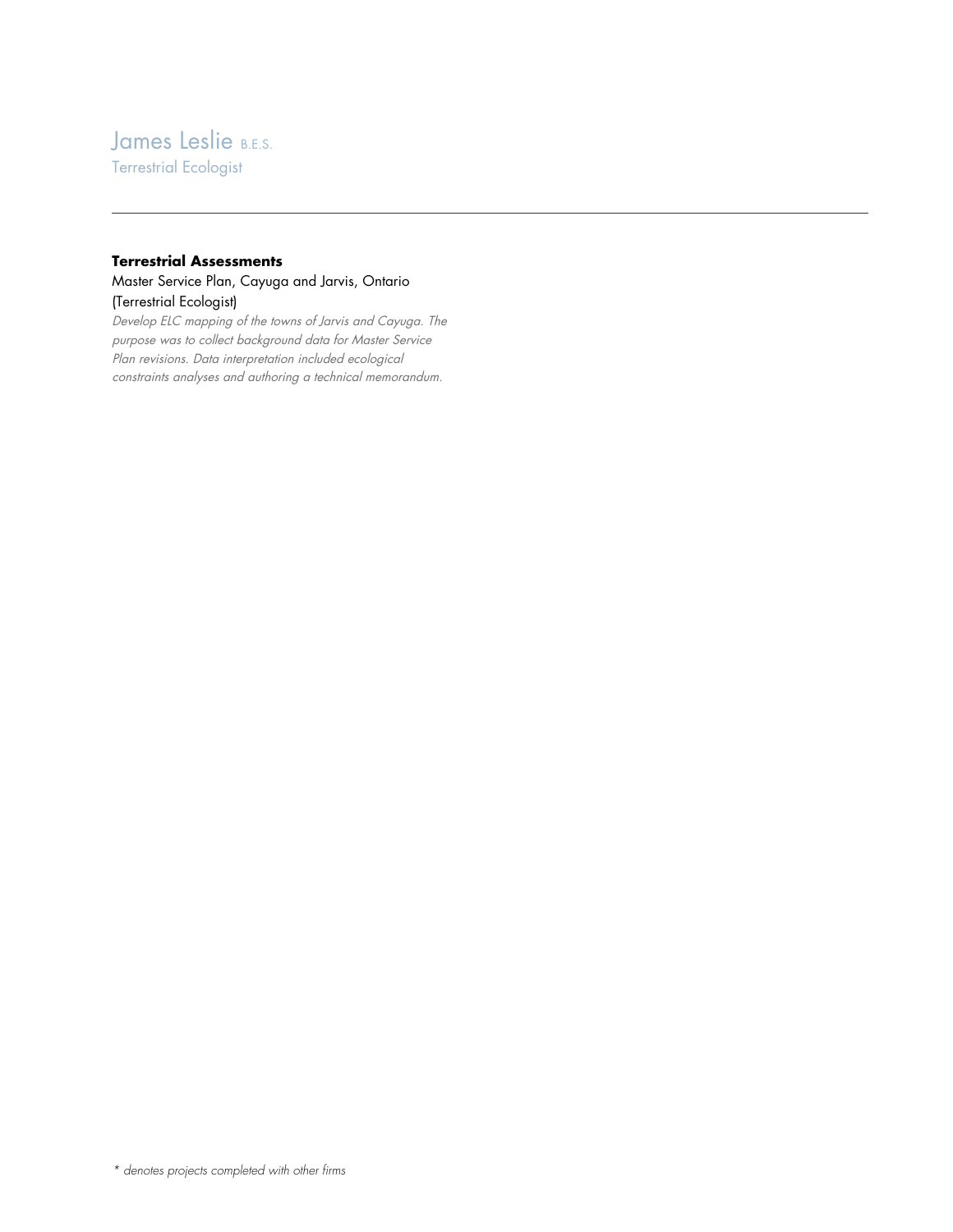# Brandon Holden

Environmental Scientist



Brandon joined Stantec in 2008. He has been birding extensively in Ontario and Eastern North America since 1997. Having recorded 344 species in Ontario, Brandon has a keen personal interest in finding vagrant bird species; highlighted last year by finding and photographing the first Black-tailed Gull (Larus crassirostris) for the province. A recent accomplishment was being voted onto the Ontario Bird Records Committee; the youngest member in its 30 year history. At Stantec, Brandon is responsible for carrying out seasonal bird and wildlife field surveys throughout Ontario, including some lengthy programs at remote sites.

# **EDUCATION**

Lambton College, Sarnia, Ontario, 2007

# PROFESSIONAL ASSOCIATIONS

Voting Member, Ontario Bird Record Committee (OBRC)

Member, Bird Studies Canada

Member, Ontario Field Ornithologists

Member, American Birding Association

# AWARDS

Finalist, Veolia Wildlife Photographer of the Year, London England, 2009

NatureScapes.net Image of the Week - Multiple Weeks, 2006-2009

Ross Thompson Trophy for Proficiency in Ornithology - 2004

Doug Tarry Young Ornithologist Award - 2002

Hamilton Civic Award - 2002

Ross Thompson Trophy for Proficiency in Ornithology - 2002

# PROJECT EXPERIENCE

#### **Research**

Port Alma Wind Project, Municipality of Chatham-Kent, Ontario (Environmental Scientist) *Brandon conducted migratory bird surveys.*

Sault Ste. Marie Wind Power Project, Algoma District, Ontario (Environmental Scientist) *Brandon conducted migratory bird surveys.*

Thunder Bay Wind Power Project, Thunder Bay District, Ontario (Environmental Scientist) *Brandon conducted migratory bird surveys.*

Melancthon Wind Project, Dufferin County, Ontario (Environmental Scientist) *Brandon conducted breeding bird surveys.*

Ostrander Point Wind Energy Park, Prince Edward County, Ontario (Environmental Scientist) *Brandon conducted surveys on breeding, migratory and wintering birds.*

#### Wolfe Island Wind Project, Wolfe Island, Ontario (Environmental Scientist) *Brandon conducted surveys on breeding, migratory and*

*wintering birds.*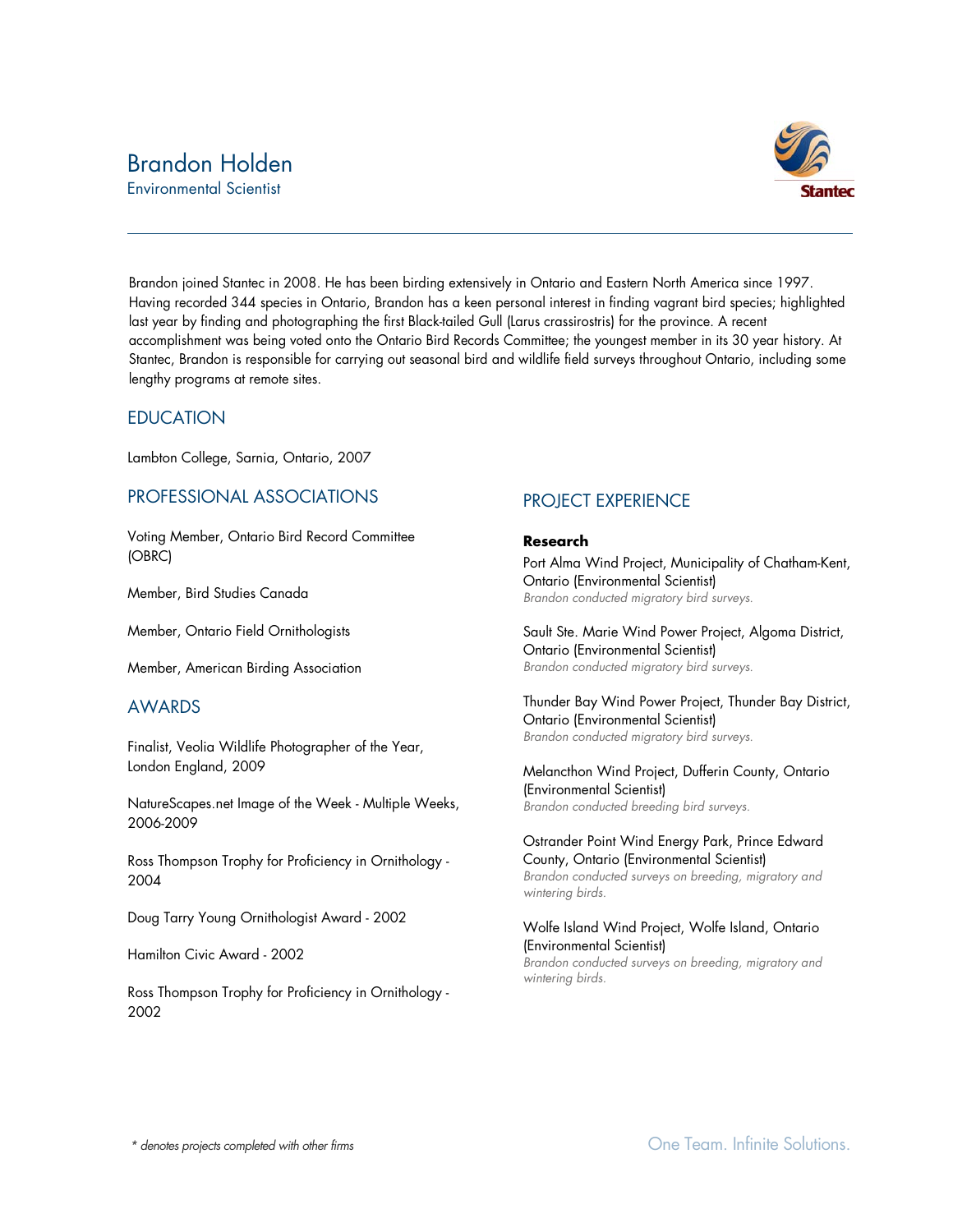# Brandon Holden Environmental Scientist

#### **Sports, Recreation & Leisure**

#### Volunteer Work, Multiple Locations\* (Volunteer)

*Annual leader of guided hikes for the Ontario Field Ornithologists, including a featured hike leader for two of the past three annual conventions. Brandon continues to volunteer by donating photographs to various provincial and local organizations. He also volunteers with the Hamilton Naturalists Club assisting with the Fall Bird Counts since 2001, and worked with the Haldimand Bird Observatory with bird banding.*

#### Peregrine Prints, Multiple Locations\* (Photographer)

*Brandon established and maintains his own website, www.peregrineprints.com, showcasing his natural history photography and information. In 2010 the site has attracted over 23,000 visits and captured 800,000 hits as of June 1, 2010.*

#### **Emergency Planning / Response**

Emergency Medical Care Training, Multiple Locations\* *Brandon has taken extensive medical training; starting with general First Aid many years ago. He has upgraded this to Standard First Aid, First Responder and in 2008 obtained certification as an Emergency Medical Responder - the highest level available below Paramedic. Brandon also holds a (60 hour) Emergency Patient Care certificate from Lambton College.*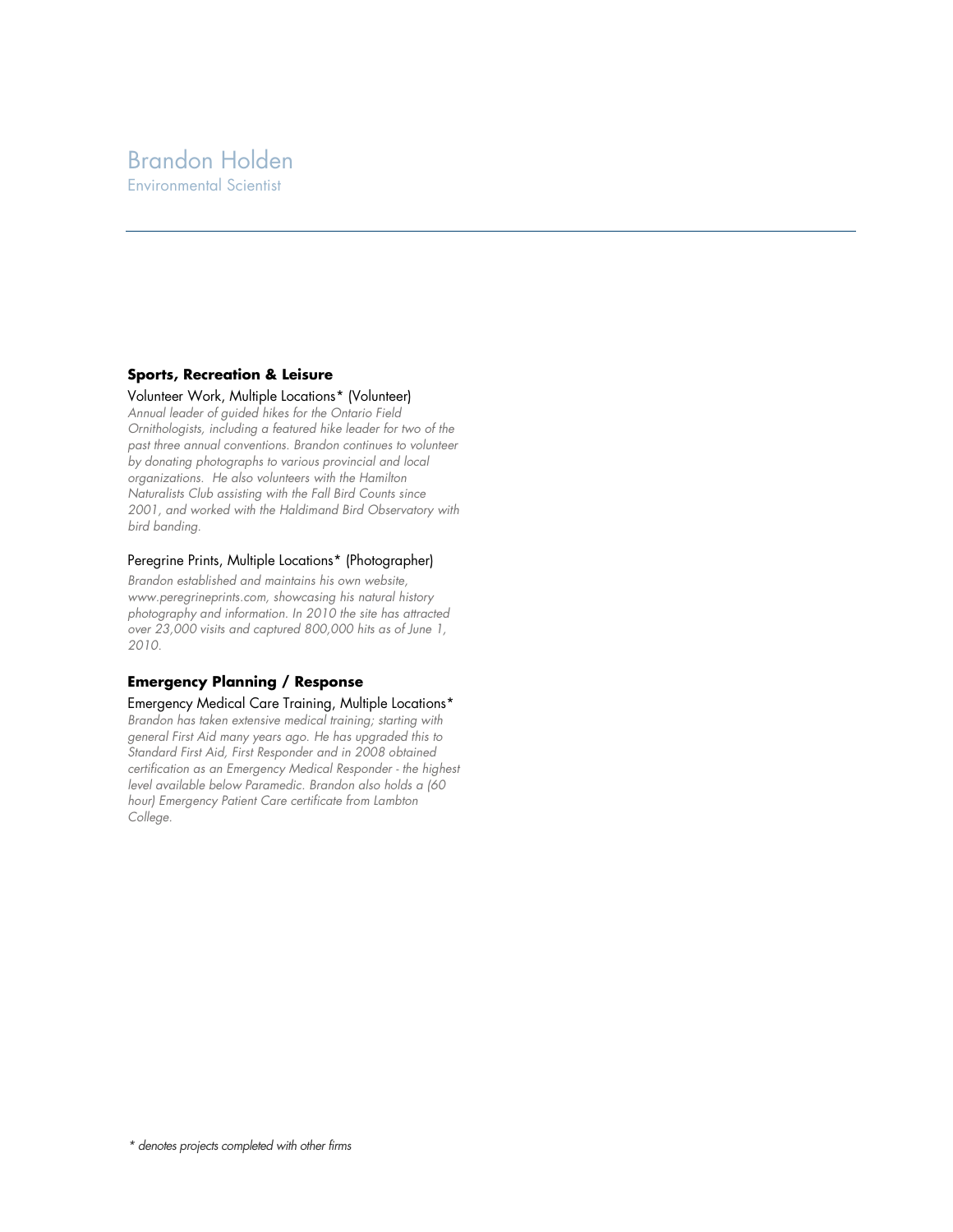# Andrew Taylor B.Sc. **Ecologist**



Andrew Taylor is a knowledgeable terrestrial ecologist and project manager. He has successfully managed both small and large projects, including environmental impact statements, constraint analyses and environmental implementation reports. In addition, he has coordinated natural heritage components of Environmental Assessments. These projects involve the implementation of natural heritage policies of the Ontario Provincial Policy Statement, Greenbelt Plan and municipal policy documents. Andrew also has experience with policies pertaining to Threatened and Endangered Species including Butternut.

Andrew has strong field skills including identification of vascular plants, breeding amphibians (calling frogs and toads), breeding salamanders (adult and egg studies), reptiles and bats, with a particular emphasis on birds, butterflies and dragonflies. He is skilled at assessing wildlife habitat, applying Ecological Land Classification (ELC) and delineating wetland boundaries. Andrew is experienced at analyzing natural heritage features for the presence of Significant Woodlands or Significant Wildlife Habitat using guidance documents such as the 'Natural Heritage Reference Manual, How Much Habitat is Enough?' and the 'Significant Wildlife Habitat Technical Guide'.

Andrew has provided terrestrial ecology expertise in a wide range of sectors, including urban lands, energy (including renewable energy), recreational development, infrastructure and aggregate extraction.

# **EDUCATION**

B.Sc. (Hons), University of Guelph / Environmental Toxicology, Guelph, Ontario, 2001

Certificate, Ecological Land Classification for Southern Ontario, Turkey Point, Ontario, 2006

# AWARDS

2000 University of Guelph, Dean's List

1997 University of Guelph, Dean's List

# PROJECT EXPERIENCE

#### **Aggregate Services**

St. Marys Cement (SMC) Flamborough Quarry License Environmental Impact Study and Level 2 Natural Environment Technical Report (Ecologist)

Identification and impact assessment of natural heritage features, compensation and management plan for Species at Risk (Butternut), water balance to maintain provincially significant wetland, salamander habitat and migration study, assessment of provincially significant woodland and significant wildlife habitat, environmental impacts of transportation.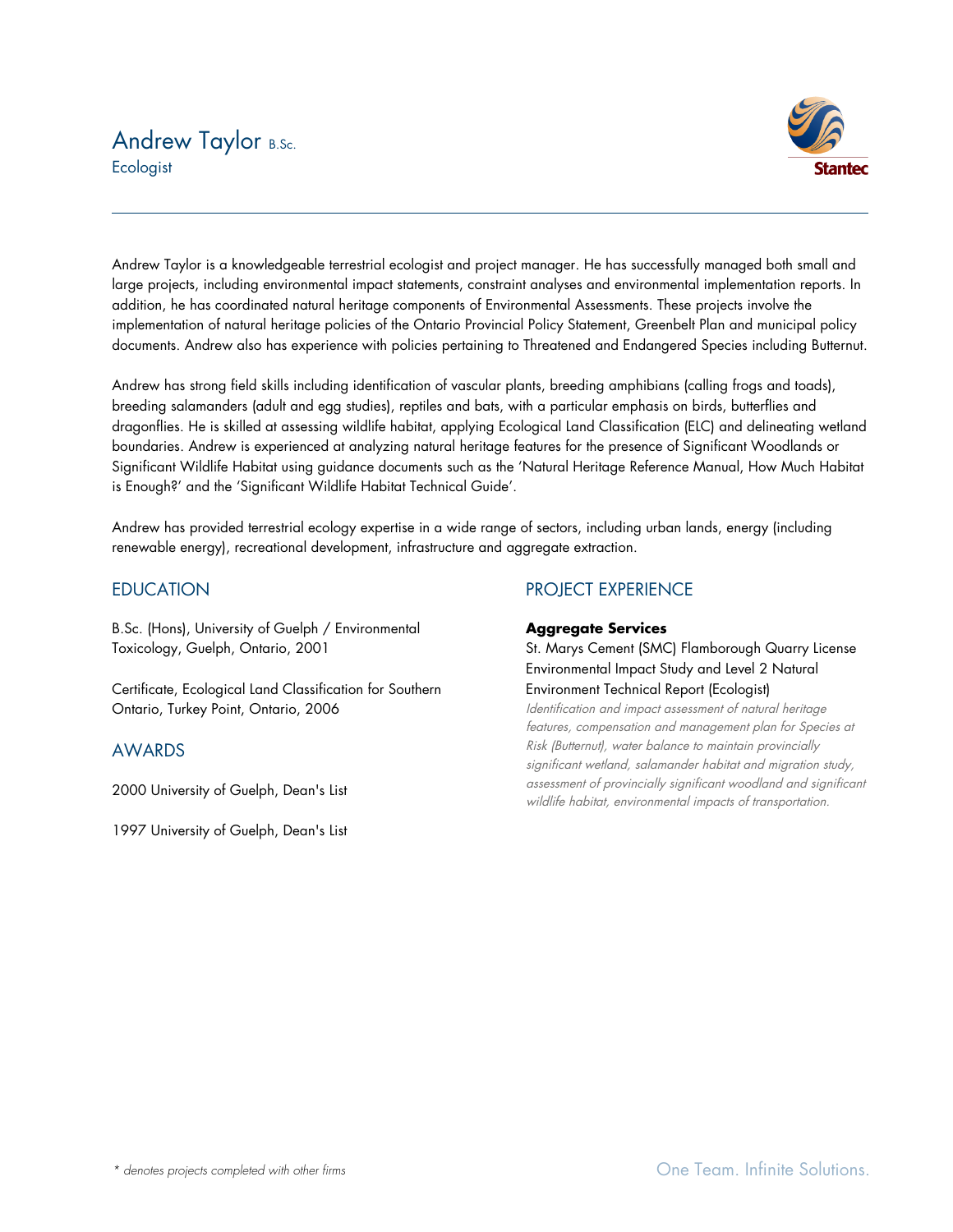# Andrew Taylor B.Sc.

**Ecologist** 

#### **Linear Infrastructure**

# Natural Science Reports Related to MTO Highway Improvement Works, Various Sites, Ontario (Terrestrial Ecologist)

Produced numerous Natural Sciences reports related to highway improvement works. Where required, Fisheries Act authorization was obtained and Fish Habitat Compensation Plans were developed. Potential impacts to terrestrial vegetation, wetlands and wildlife were described for the following studies:

- Highway 3 (Essex County): Preliminary Design Study;
- Highway 40 (Municipality of Chatham-Kent): Detail Design Study;
- Highway 401 (Kitchener): Post-construction Compliance Monitoring;
- Highway 401 (Essex County, near Comber): Post-construction Compliance Monitoring;
- Highway 26 (County of Grey): Post-construction Compliance Monitoring;
- Highway 17 (Sudbury): Preliminary Design Study; - Highway 9 (Municipality of South Bruce): Post-construction Compliance Monitoring.

# **Multi-Unit / Family Residential**

# Crates Marina, Keswick, Ontario (Project Manager / Ecologist)

Environmental policies, approvals and desgin. Identification of natural heritage features and sensitive species.

# Kortright East Development, Guelph, Ontario (Project Manager / Ecologist)

Envrionmental Implementation Report. Vegetation buffers, wildlife corridor, tree conservation plan, planning and design of invasive species removal, design of compliance and performance monitoring program.

# Southeast Sutton Development Area Plan, Sutton, Ontario (Project Manager / Ecologist)

Environmental policies, approval and design. Identification of natural heritage features and constraints for Development Area Plan. Plan of Subdivision forest buffers, mitigation of impacts to forest resources, sensitive vegetation and Species at Risk. Participation in Ontario Muncipal Board discussions.

#### **Natural Sciences & Heritage Resources**

### Fourteen Mile Creek Development, Oakville, Ontario (Ecologist)

Natural Heritage Monitoring Program Director - directed monitoring program of vegetation communities, change in species composition, avian wildlife, aquatic Species at Risk, benthic invertebrate communities, hydrogeology, geomorphology and erosion.

#### Activa Waterloo East, Waterloo, Ontario (Ecologist)

Terrestrial and Aquatic Monitoring Program - monitoring of vegetation communties, changes in species composition and disturbance levels were undertaken, interpreted and reported. Directed monitoring of benthic invertebrate communities.

#### **Power**

### Wolfe Island Wind Project Environmental Assessment - 86 Turbines, 197.6 MW, Wolfe Island, Ontario (Ecologist)

Study design, coordination and conducting of monitoring for spring migratory birds, fall migrating raptors, staging waterfowl, winter raptors and grassland bird populations. Design and conducting specific studies to target avian Species at Risk. Assessment of amphibian populations, mammal populations, wildlife corridor and migratory bat populations. Preparation of technical report appendix to the Environmental Screening Report.

# Melancthon Wind Plant - 45 Turbines, 67.5 MW, Melancthon and Amaranth Townships, Ontario (Ecologist)

Completion of post-construction monitoring program to assess direct mortality and potential avoidance impacts to breeding birds within the wind power facility. Technical reporting.

# Kingsbridge I Wind Plant - 22 Turbines, 39.6 MW, Goderich, Ontario (Ecologist)

Phase I wind farm post-construction monitoring. Assessment of direct mortality of avian and bat species. Assessment of potential avoidance behaviour by migratory birds. Technical reporting.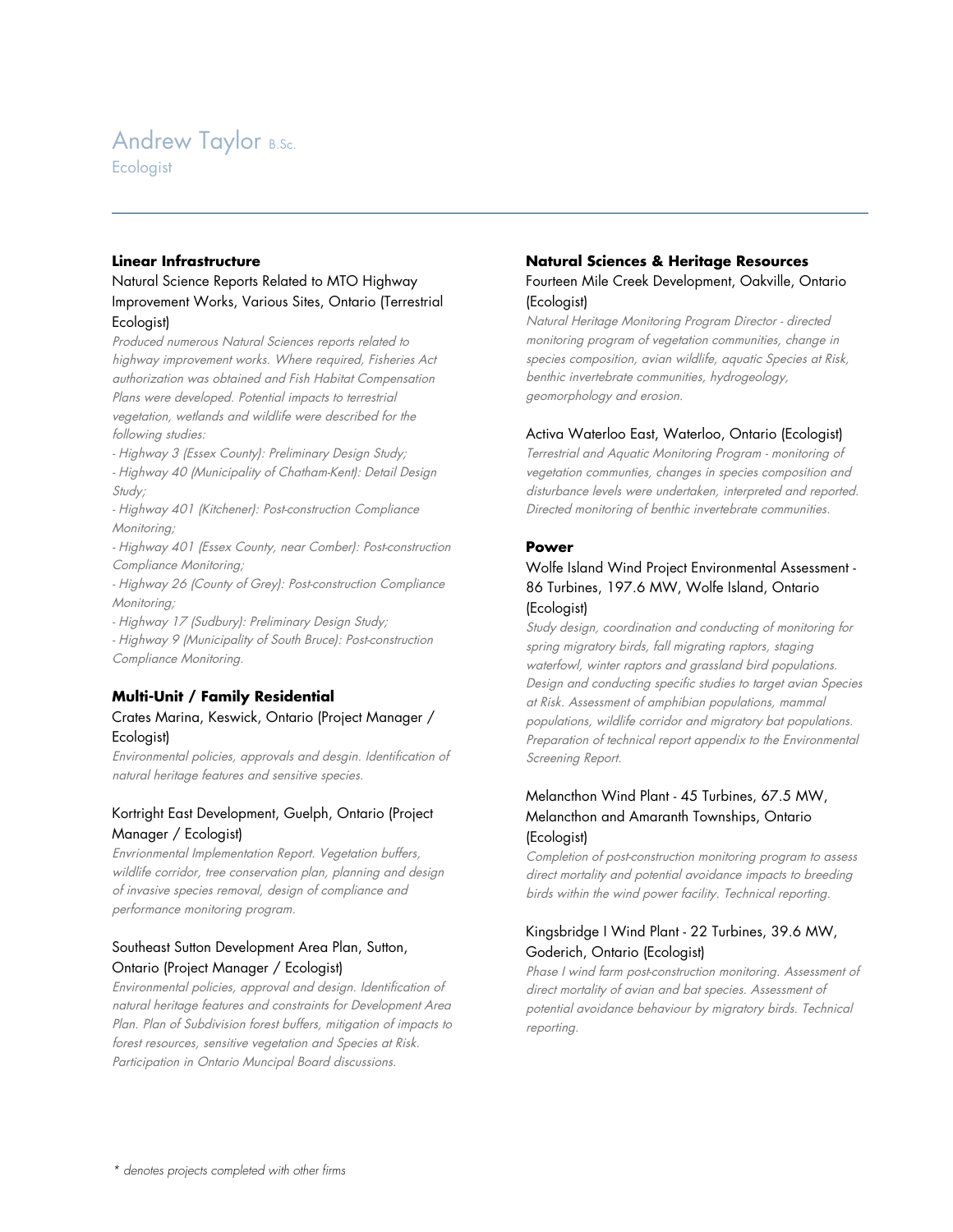# **Andrew Taylor B.Sc. Ecologist**

Proton Wind Program - 50 Turbines, 100 MW, Southgate Township, Ontario (Ecologist)

Coordinating and conducting monitoring of migratory and breeding birds for wind turbine development, preparation of comprehensive technical appendix to the Environmental Screening Report.

### Port Alma Wind Power Project - 44 Turbines, 101.2 MW, Municipality of Chatham-Kent, Ontario (Ecologist)

Coordinating and conducting monitoring of winter raptors, spring migratory shorebirds, breeding birds, fall migrating raptor and avian Species at Risk populations for wind turbine development. Prepared comprehensive technical report appendix to the Environmental Screening Report.

# Kingsbridge II Wind Project Environmental Assessment - 69 Turbines, 158.7 MW, Goderich, Ontario (Ecologist)

Coordinating and conducting monitoring of migratory and breeding bird populations for wind turbine development. Prepared comprehensive technical report appendix to the Environmental Screening Report.

# Melancthon II Wind Project Environmental Assessment - 88 Turbines, 132 MW, Melancthon & Amaranth Townships, Ontario (Ecologist)

Conducted monitoring of breeding bird populations or wind turbine development.

# **Research / Laboratories**

# Rice Lake Plains Joint Initiative, Northumberland County, Ontario\* (Ecologist)

Tallgrass prairie research program. Identification and detailed cataloging of remnant tallgrass prairie sites, landowner liaison and education, development of tallgrass prairie management plans, reporting of findings.

# Alderville First Nations Black Oak Savannah, Alderville, Ontario\* (Ecologist)

Tallgrass prairie and black oak savannah research program. Technical reporting. Vegetation monitoring, tallgrass prairie reconstruction, wildlife monitoring, Species at Risk reintroduction.

# **Sports, Recreation & Leisure**

Sunnidale Park Master Plan, Barrie, Ontario (Ecologist)

Identification and delineation of ecological management units. Design of management plans for ecological units, wetland and forest habitat rehabilitation. Technical reporting.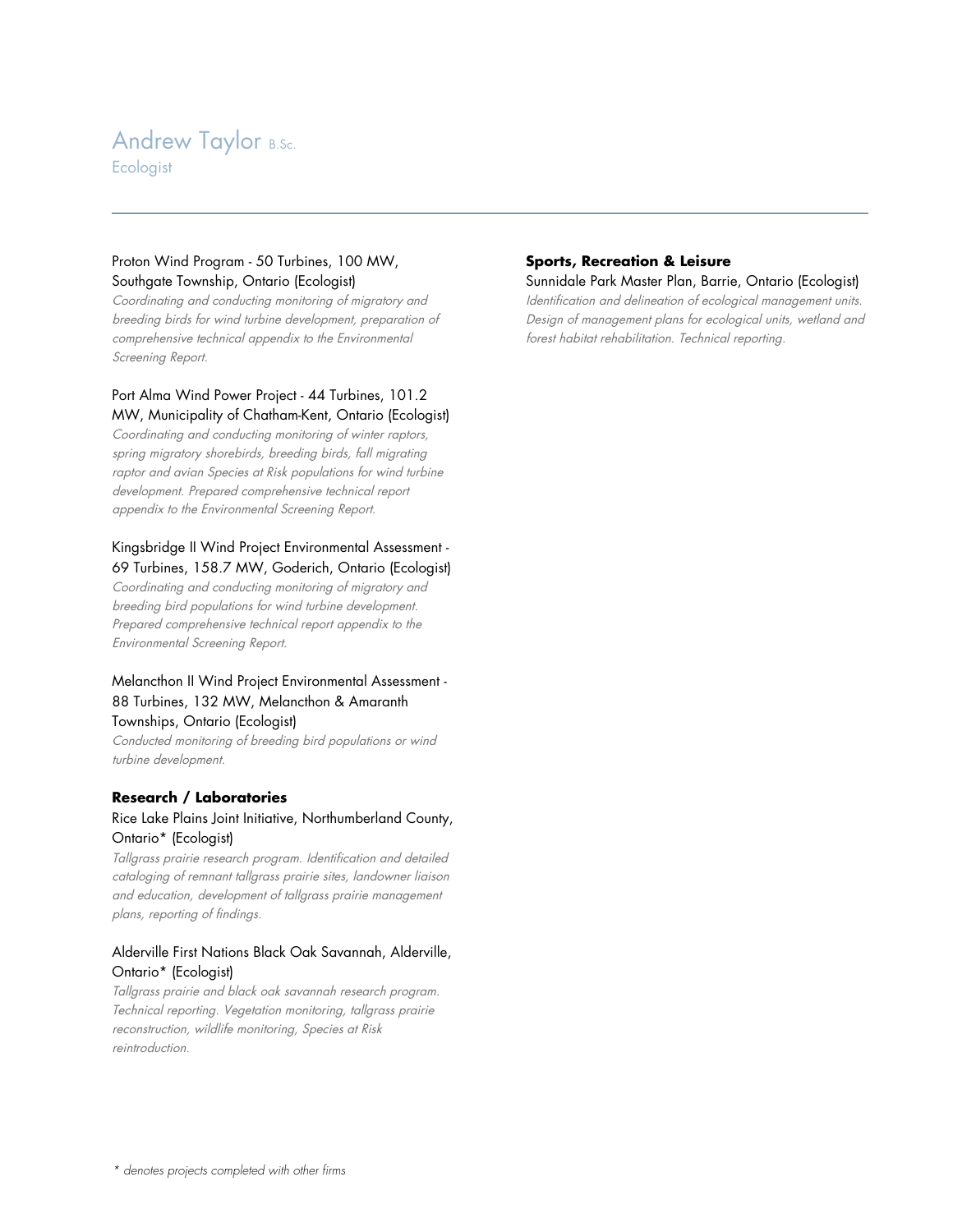# Jonathan Pleizier Environmental Scientist



Jon joined Stantec in 2007 as an avian ecologist. He obtained his Bachelor of Science Degree (Zoology) from the University of Gulf in 2007 and has since been conducting bird survey programs in Ontario and Alberta. From Ottawa originally, he is a keen birder who enjoys traveling throughout southern Ontario in search of new species to add to his life list. At Stantec, Jon is responsible for carrying out seasonal bird and wildlife field surveys throughout Ontario, including pre and post construction monitoring at wind farms across the province.

# **EDUCATION**

Bachelor of Science, Honors, University of Guelph, Zoology, Guelph, Ontario, 2007

Bachelor of Education, Pending, Queen's University, Intermediate-Senior Divisions (Biology/Chemistry) Consecutive Program, Kingston, Ontario, 2008

# PROJECT EXPERIENCE

### **Environmental Sciences**

# Wildlife Education and Environmental Program, Department of Zoology, Ontario\* (University Peer Helper)

Attended laboratory sessions for fourth year Mammology course, guided students through anatomical and taxonomically related questions, and led pre-lab talk about fruit eating mammals, including bats.

### Wildlife Education and Environmental Program, Ontario\* (Aviary Supervisor)

Oversaw volunteer operations and animal care, trained new bird handlers and education of team members.

# Bird Counts, Ontario\* (Environmental Scientist)

Performed bird counts in the Region of Ottawa-Gatineau, and the Region of Peel-Halton.

### Haveman Brothers Forestry Services, Ontario\* (Tree-Planter)

Navigated rough and remote areas to re-plant logged areas with spruce and pine saplings.

# University of Alberta, Department of Renewable Resources, Alberta\* (Field Assistant)

Conducted breeding songbird point counts in northern Alberta and studied Swainson's Thrush behavior. The tasks included navigation of rough and remote terrain, utilizing Global Positions Systems (GPS), compasses and maps.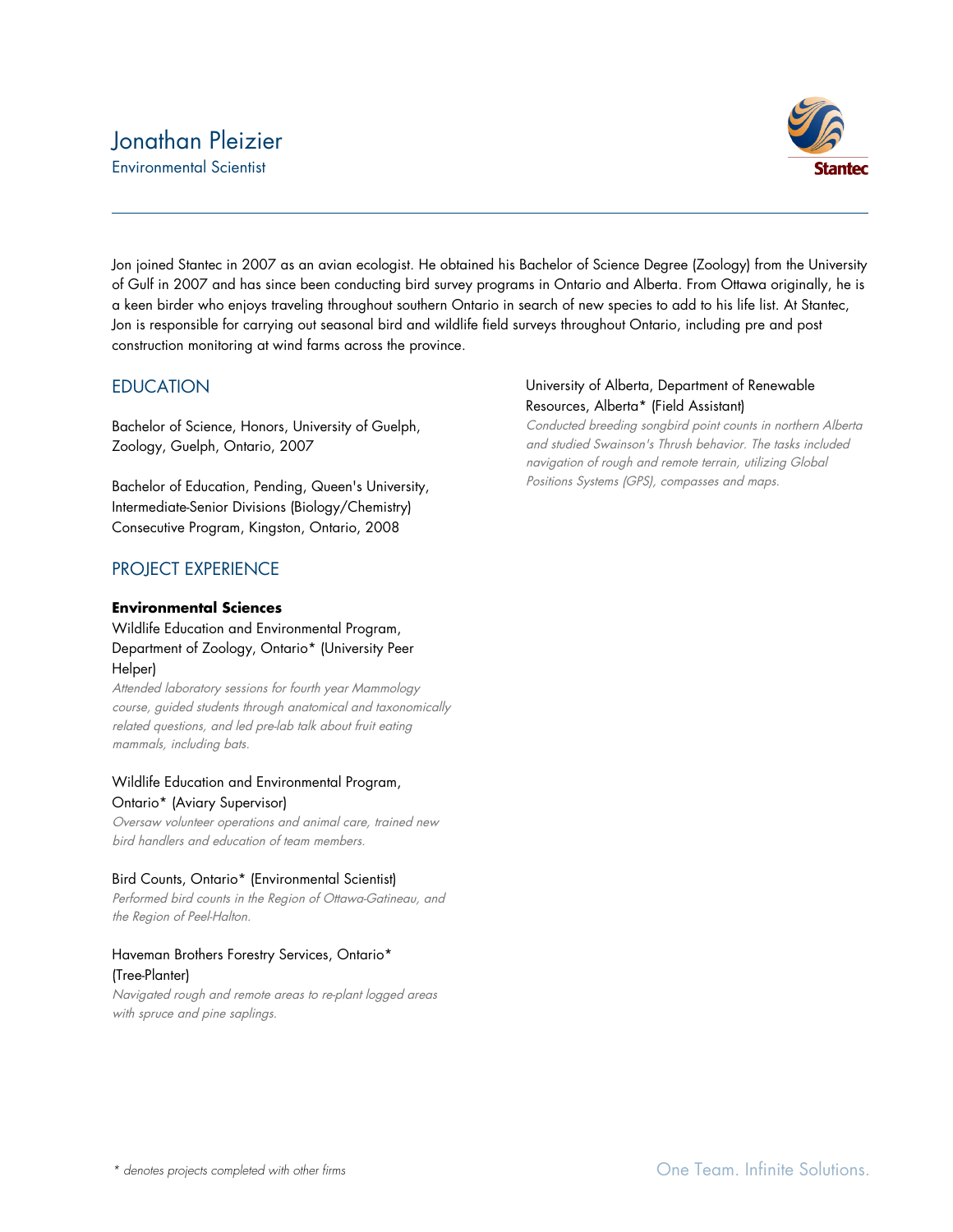# Shannon D. Catton M.Sc.

Terrestrial Ecologist / Project Manager



Shannon completed her undergraduate degree with honours in Sociology and Biology and her Masters degree in Botany at the University of Guelph. Her M.Sc. focused on quarry rehabilitation using alvar ecosystems as a restoration target.

Shannon is certified in Ontario Ministry of Natural Resources Ecological Land Classification (ELC) and in Ontario Wetland Evaluation Systems (OWES), adding to her experience in habitat assessments, vegetation surveys, vegetation and soil sampling, vascular plant identification and statistical analysis. Shannon possesses strong skills in public relations with both the public and private sectors: she has presented her research at both national and international conferences; she has been a Teaching Assistant for several University of Guelph courses including Biology, Ecology and Plants in the Ontario Landscape; and she has presented project-related results at various workshops and seminars for governing agencies and local interest groups regarding a large scale environmental assessment.

Shannon also is a published author for various publications including articles in the journal Canadian Reclamation and Applied Vegetation Science.

### **EDUCATION**

M.Sc., University of Guelph / Botany, Guelph, Ontario, 2006

B.A., B.Sc., University of Guelph / Sociology and Biology (Hons), Guelph, Ontario, 2003

Certificate, Ontario Ministry of Natural Resources Ontario Wetland Evaluation Systems (OWES) Training Course, North Bay, Ontario, 2008

Certificate, Ontario Ministry of Natural Resources Ecological Land Classification for Southern Ontario (ELC), Turkey Point, Ontario, 2006

# PROJECT EXPERIENCE

#### **Aggregate Services**

#### Terrestrial Surveys for Various Pit and Quarry Implementation and Extension Projects, Ontario (Terrestrial Ecologist)

*Terrestrial surveys for the following projects included habitat assessments, floral inventories, tree surveys, American Hart's Tongue Fern surveys (a species at risk), winter wildlife surveys, salamander egg mass surveys and reptile hibernacula surveys.*

*- Proposed Duntroon Quarry Extension, Duntroon, ON;*

- *- Proposed Hillsburgh Quarry, Hillsburgh, ON;*
- *- Proposed Flamborough Quarry, Hamilton, ON;*
- *- Proposed West Montrose Quarry, West Montrose, ON.*

#### Dufferin Aggregates Acton Quarry Extension, Acton, Ontario (Terrestrial Ecologist, Project Coordinator)

*Terrestrial surveys included salamander migration surveys, salamander egg mass surveys, salamander tissue sampling (in conjuction with OMNR), and amphibian calling surveys. Coordination of project includes proposed additional fieldwork, technical reporting and species at risk permit applications.*

#### **Electrical Power Distribution**

Coote's Paradise Transmission Reinforcement Project, Hamilton, Ontario (Terrestrial Lead, Technical Reporting) *Terrestrial suveys included vegetation community assessments, floral inventory and species at risk habitat assessments. Technical reporting and species at risk assessment in conjunction with local Conservation Authority.*

#### Bruce to Milton Transmission Reinforcement Project Environmental Assessment Report, Southern Ontario (Lead Terrestrial Ecologist)

*Terrestial surveys included vegetation community assessments, floral inventories, winter wildlife and species at risk habitat assessments. Technical reporting and development of a comprehensive terrestrial monitoring and mitigation report.*

#### **Natural Sciences & Heritage Resources** Nature Counts Natural Areas Inventory, Hamilton Conservation Authority\* (Ecological Land Classification Coordinator)

*Provided the Hamilton Conservation Authority and the City of Hamilton with current vegetation inventories and identified and classified Areas of Natural and Scientific Interest (ANSI) using Ecological Land Classification (ELC). Other tasks included habitat mapping, air photo interpretation, orienteering, GPS, ground truthing, mineral and organic soil description and identification and soil moisture regimes and drainage.*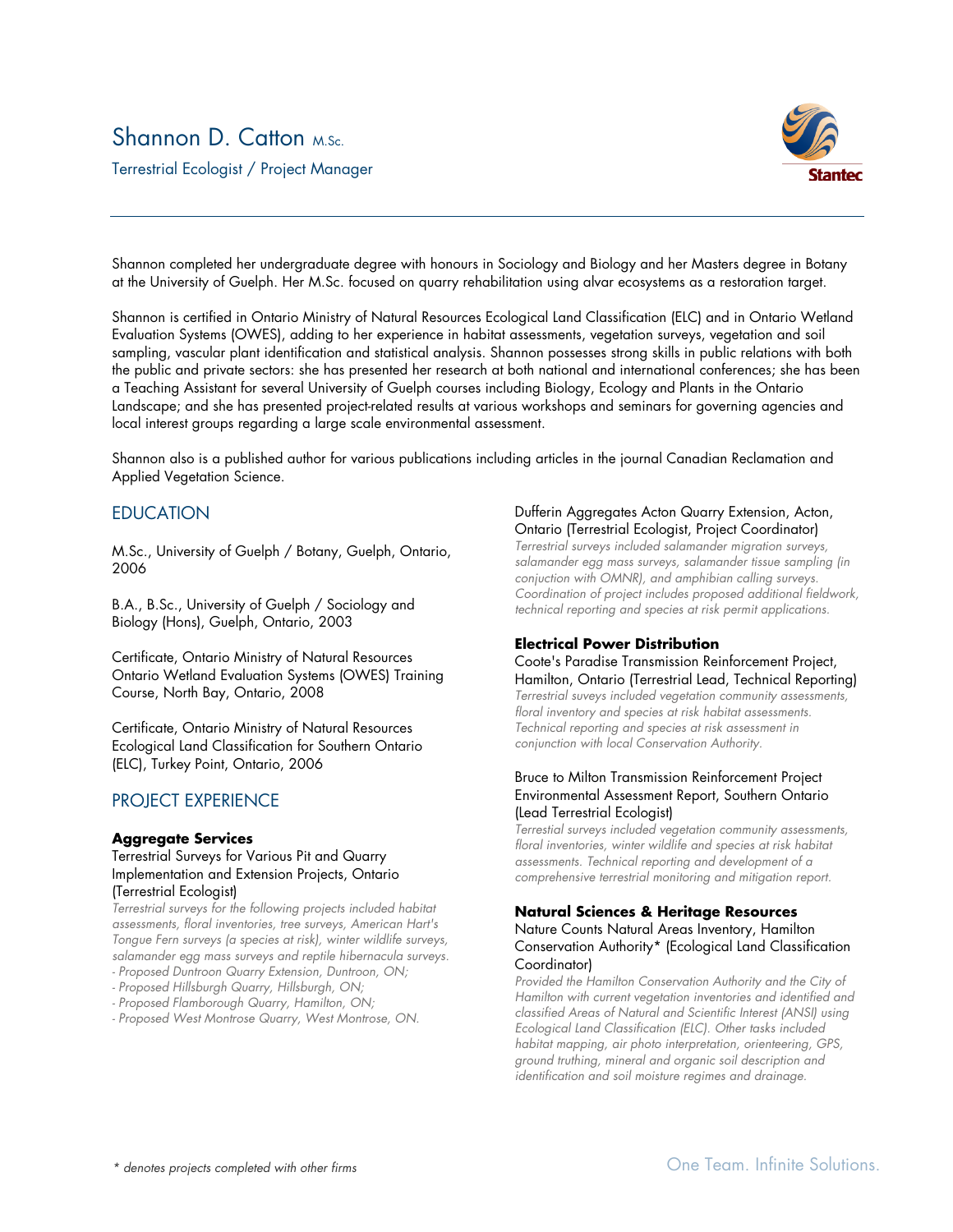# Shannon D. Catton M.Sc.

Terrestrial Ecologist / Project Manager

#### **Oil & Gas**

#### Proposed Bickford to Dawn Pipeline Project, Chatham, Ontario (Terrestrial Lead, Technical Reporting)

*Terrestrial surveys included vegetation community assessments, floral inventory and species at risk habitat assessments. Study design and development in conjunction with local OMNR district for Eastern Foxsnake, including a species at risk 17b permit application.*

#### **Renewable Energy**

#### Melancthon I Wind Plant Project, Shelburne, Ontario (Terrestrial Ecologist)

*Terrestrial surveys included winter raptor surveys (pre- and postconstruction) and bird and bat mortality monitoring.*

#### Wolfe Island Wind Power Project - 86 Turbines, 197.6 MW, Wolfe Island, Ontario (Terrestrial Ecologist)

*Terrestrial surveys included winter raptor surveys (pre- and postconstruction) and bird and bat mortality monitoring.*

### **Research / Laboratories**

#### Biophysical Comparisons of Quarry Floors and Alvars of Southern Ontario, University of Guelph\* (Researcher and Technician)

*Examined the ecological similarities and differences of abandoned limestone quarry floors and alvars to determine whether alvar habitat could be a potential restoration target for abandoned limestone quarry floors. Developed sampling designs, identified lichens, mosses and vascular plants and performed statistical analyses on descriptive and multi-variate data.*

#### **Residential Development**

#### Environmental Impact Studies for Various Residential Development Projects, Ontario

*Environmental Impact Studies for various residential development projects in the Oak Ridges Moraine (ORM) planning area.*

#### **Transportation Planning**

Highway 11, Preliminary Design Study, Access Review from Powassan to Callander, Ontario (Technical Reporting)

Highway 3 Rehabilitation, Detail Design, Renton to Jarvis, Ontario (Technical Reporting)

#### Highway 21 Rehabilitation, Bayfield to St. Joseph, Ontario (Terrestrial Ecologist, Technical Reporting)

*Terrestrial surveys included vegetation community assessments, floral inventory, incidental wildlife and nest searches and structure assessments in compliance with the Migratory Bird Act.*